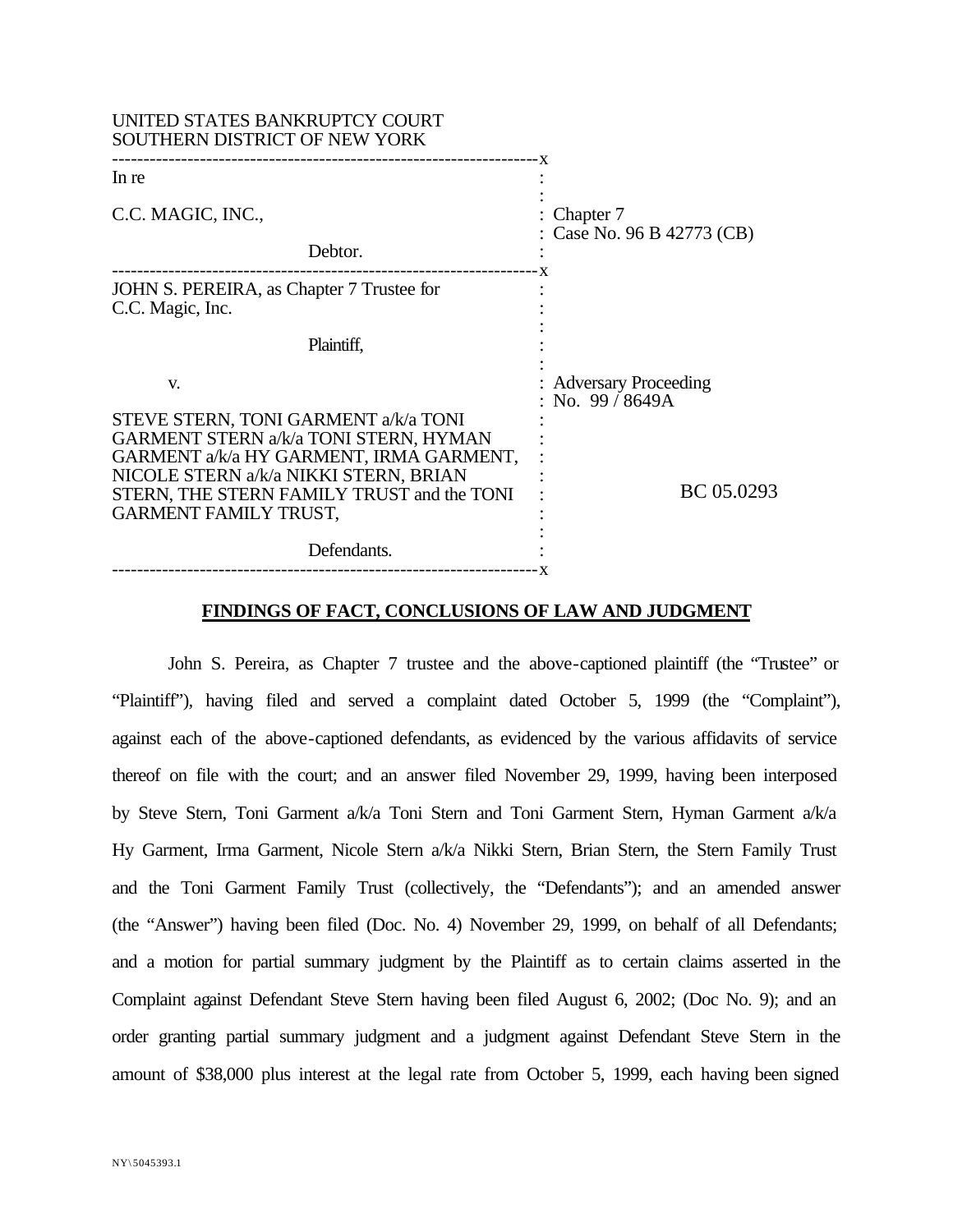by the Court and filed November 13, 2002; and a trial having been held before the Court on August 22, 2005, on the remaining claims asserted in the Complaint; and having heard the Trustee, by his attorneys, Schiff Hardin LLP, A. Peter Lubitz, of counsel, the Defendants, by their attorney, Ted Kramer, Esq.; and upon the testimony of Robert Troisio, on behalf of the Trustee, and upon all the pleadings and proceedings heretofore had herein, including the transcript of the trial held before me August 22, 2005, it is

#### **FOUND:**

## **I. THE DEFENDANTS**

1. At all times relevant hereto, Toni Garment, a/k/a Toni Garment Stern ("Toni") was an officer and employee of C.C. Magic, Inc., the above-captioned debtor ("C.C. Magic" or the "Debtor"), and was married to Steve Stern ("Steve"), the president and 100% shareholder of the Debtor. Both formerly resided at 279 Central Park West in New York City.

2. Nikki a/k/a Nicole Stern ("Nikki") is their daughter. At times relevant hereto, Nikki resided at 179 East 79<sup>th</sup> Street, New York City.

3. Brian Stern ("Brian") is their son. At times relevant hereto, Brian resided at 430 East 72<sup>nd</sup> Street, New York City.

4. Hyman ("Hy") Garment is Toni's now deceased father, who was reported in Steve and Toni's 1995 tax return as their dependent son domiciled with them at 279 Central Park West. [Trial Exhibit A at Tab B [hereinafter, "Tr. Ex.\_\_\_\_\_, Tab \_\_\_\_\_\_"].

5. Irma Garment ("Irma") is Toni's mother, who was reported in Steve and Toni's 1995 tax return as their dependent daughter domiciled with them at 279 Central Park West. [Tr. Ex. A., Tab B].

6. S.B. Stern Family Trust (referred to in the Complaint as the Stern Family Trust) ("Stern Trust") is, according to the Answer, a trust among Steve, Brian and Nanci Stern for the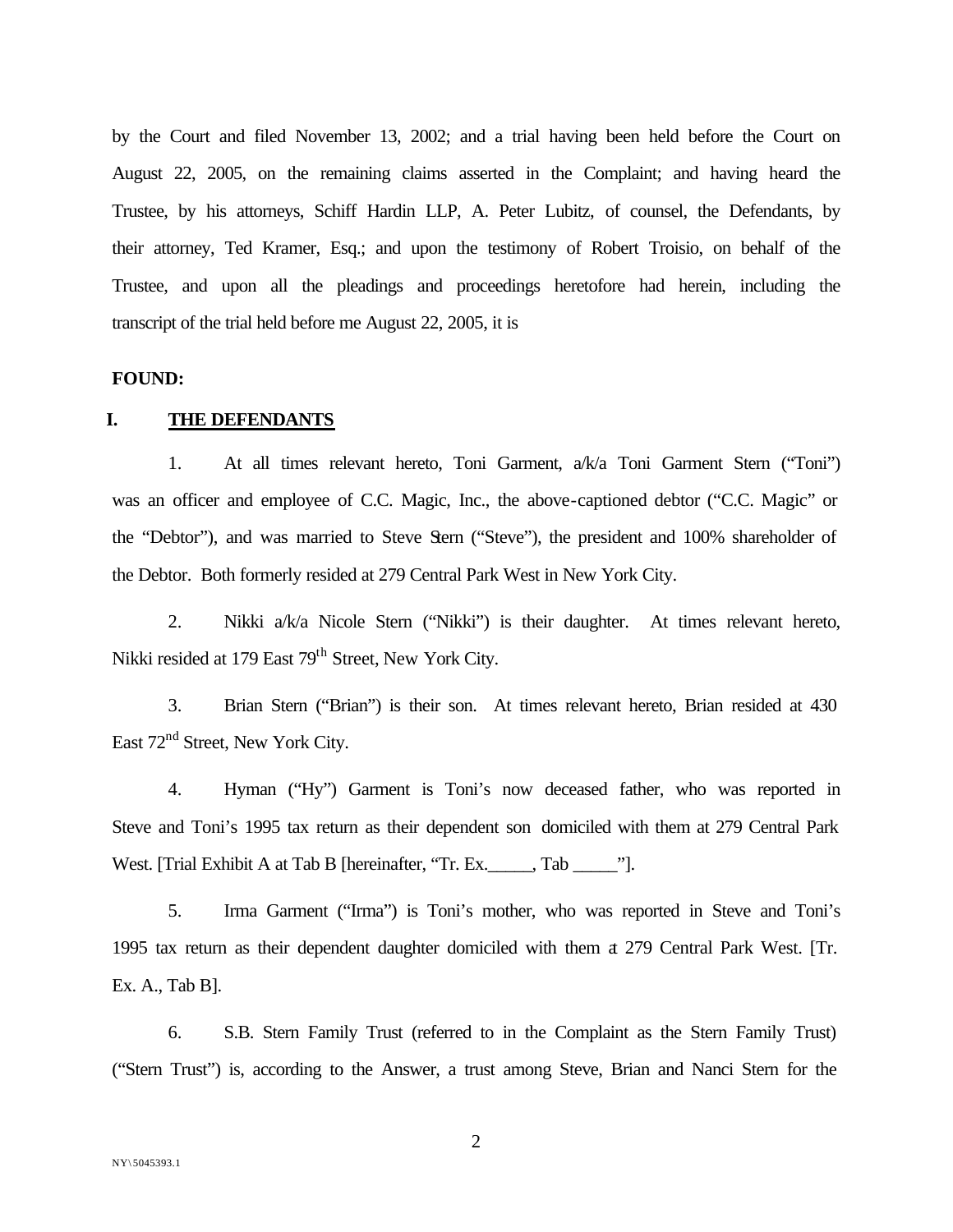benefit of certain members of Steve's family. The address of the Stern Trust was the same as Steve's former residence at 279 Central Park West.

7. Toni Garment Family Trust (referred to in the Answer as the T.G. Stern Family Trust) ("Garment Trust") is, according to the Answer, a trust among Toni, Brian and Nanci Stern for the benefit of certain members of Toni's family. The address of the Garment Trust was the same as Toni's former residence at 279 Central Park West.

## **II. THE DEBTOR AND ITS BANKRUPTCY CASE**

8. The Debtor was in the business of designing, manufacturing, marketing and selling women's' sportswear [Complaint [23; Admitted in Answer]. An involuntary petition was filed against it on May 21, 1996, and an order for relief was entered against it on June 12, 1996 [Complaint, ¶¶ 20 and 21; Admitted in Answer]. The Trustee thereafter was appointed, duly qualified and continues to act as such.

9. By order dated February 12, 1997, the Bankruptcy Court directed Steve and Toni to (a) assist in the preparation of the Debtor's bankruptcy schedules (b) turnover its books and records and (c) submit to examination pursuant to Bankruptcy Rule 2004.

10. Steve and Toni failed and refused (a) to cause the Debtor to prepare or assist in the preparation of the Debtor's schedules: (b) to turnover or disclose the location of the Debtor's books and records and (c) declined on the basis of their Fifth Amendment privilege to respond to questions at the 2004 examination held April 8, 1997, or at the prior §341 meetings of creditors conducted by the Trustee pursuant to the requirements of the Bankruptcy Code (the "Code").

11. The Trustee ultimately discovered certain of the books and records of the Debtor in a storage space located at a mini warehouse storage facility in Manhattan maintained in Steve's name. The books and records had previously been in another storage locker also maintained in Steve's name, but had been removed in September, 1996, well after the initial §341 creditors' meeting and the entry of the order for relief in this case. The Trustee also was required to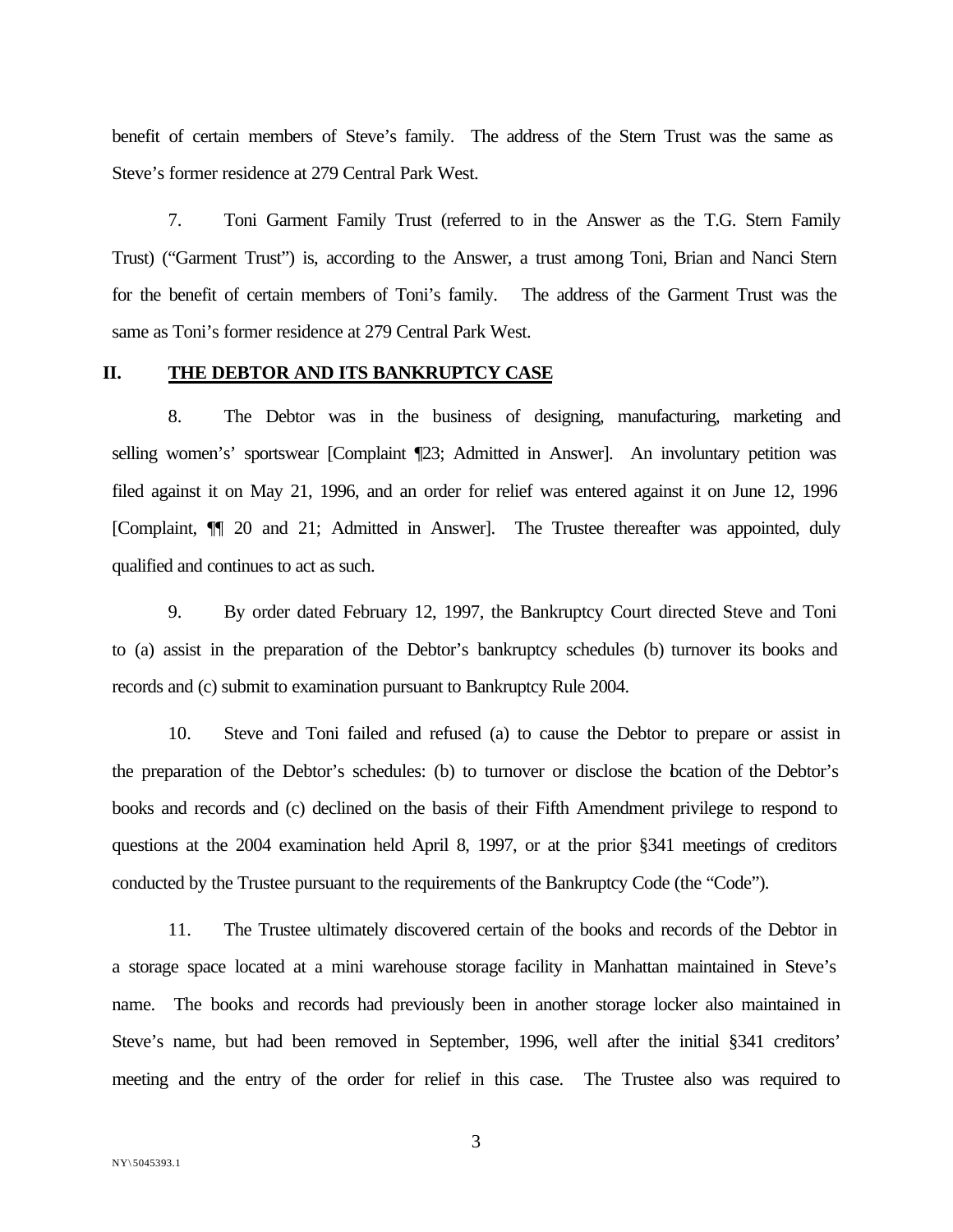commence an adversary proceeding (97-8900A) and obtain relief from this Court to gain possession of the Debtor's books and records stored by Steve and other of the Debtor's books and records from the Debtor's accountant who also served in that capacity for both Steve and Toni.

12. Among other things, the Debtor's books and records and testimony at the trial demonstrated that the Debtor had been and continued to remain unable to pay its debts and they matured and was insolvent since at least 1993 when, inter alia, substantial obligations to union funds began and thereafter continued to accrue, and remained unpaid at the time when the order for relief was entered.

### **III. TRANSFERS TO OR FOR THE BENEFIT OF DEFENDANTS SUFFERED BY THE DEBTOR IN 1996**

13. The Debtor's books and records discovered by the Trustee reflected no sales or shipments in February 1996. Nevertheless, during February, 1996, the Debtor purchased \$295,000 worth of piece goods, \$32,000 of trim, \$6,000 of buttons and \$256,000 worth of alleged contractor services. Based on these purchases aggregating \$589,000 (the "1996 Inventory Purchase Transfers"), the Debtor should have received at a minimum approximately 90,000 yards of fabric, 30,000 yards of trim, 300,000 buttons and 80,000 garments.

14. No inventory was turned over to the Trustee following entry of the order for relief including, but not limited to, any paid for by the 1996 Inventory Purchase Transfers. Nor were any of the Debtor's furniture, fixtures, equipment, cash on deposit or any other assets turned over to the Trustee.

15. Steve and Toni caused the Debtor to stop maintaining the Debtor's books and records after February, 1996.

16. On December 5, 1995, Toni incorporated an entity named S.Q.R. Inc. of which she was sole shareholder. SQR's address was the same as Toni's former residence located at 279 Central Park West. On March 14, 1996, SQR Inc. opened and started using an account at Chase Bank.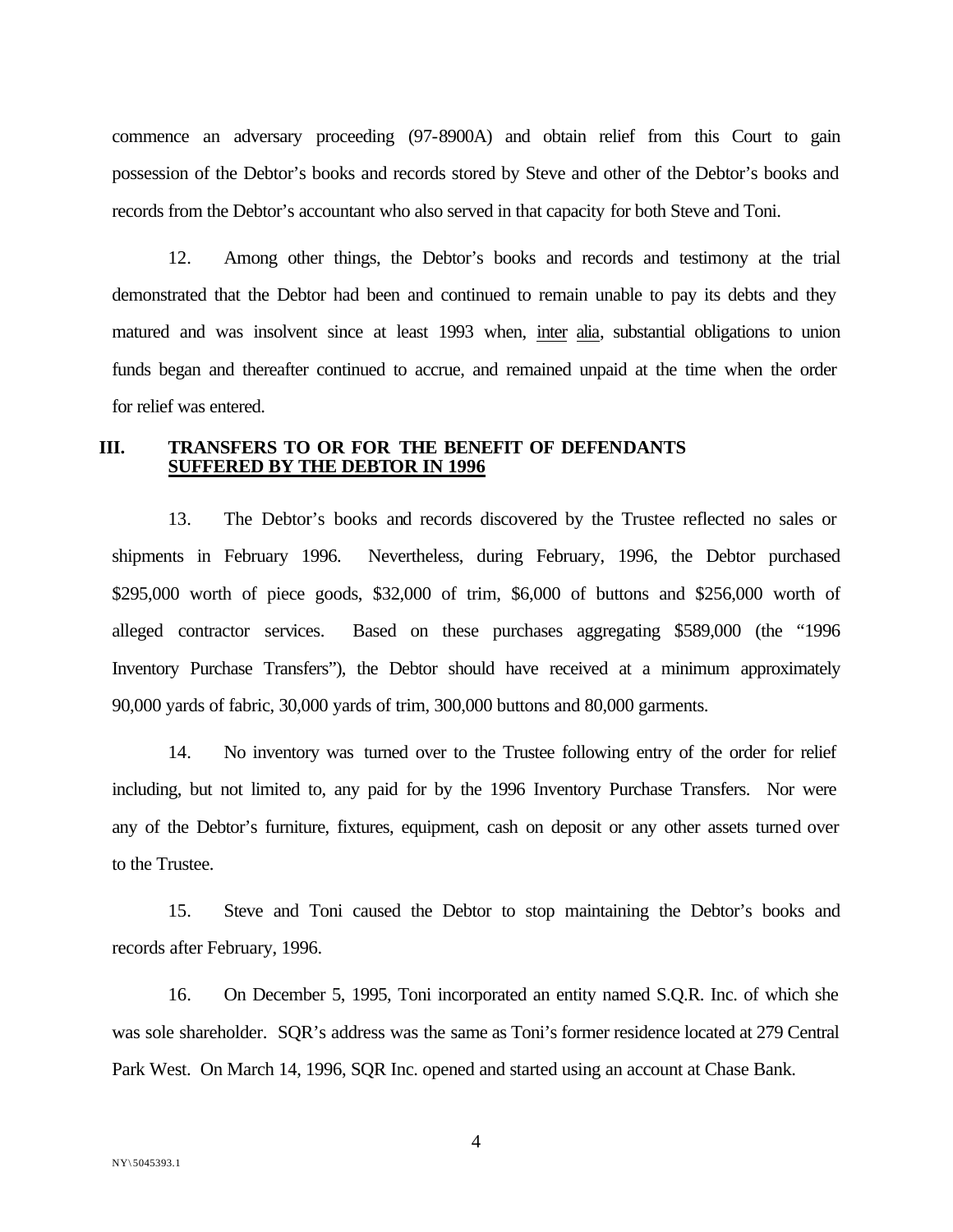17. In January and February 1996, at a time when for all practical purposes no business was being conducted by or for the benefit of the Debtor, and they knew its demise was imminent, Steve and Toni caused the Debtor to pay \$24,000 in salary to Steve and \$30,000 in salary to Toni (the "1996 Excess Compensation"). During these same months, Steve and Toni also caused the Debtor to disburse \$36,000 for what they categorized as entertainment expenses but which in fact were their personal and lifestyle expenses, an additional \$7,000 which they categorized as travel expenses and \$2,000 in automobile maintenance expenses for which similarly no business purpose was evident (the "1996 Lifestyle Transfers").

18. The Court previously granted partial summary judgment on November 13, 2002, in the amount of \$38,000 to the Trustee against Steve arising from his causing the transfer (the "Porsche Transfer") of title in February, 1996, from the Debtor to himself of a Porsche convertible for which an invoice to Steve in the amount of \$995.00 was found in the Debtor's records, albeit without any evidence of payment therefor.

# **IV. THE DEFALCATIONS BY AND TRANSFERS TO OR FOR THE BENEFIT OF DEFENDANTS SUFFERED BY THE DEBTOR PRIOR TO 1996**

19. The Lifestyle Transfers. During calendar year 1995, and while the Debtor was unable to pay its debts as they matured, Toni and Steve through various means and devices caused the Debtor to disburse monies to and on behalf of themselves on account of personal life style and living expenses, and other personal obligations. No evidence was offered by Steve or Toni or any of the Defendants to demonstrate such transfers and payments by the Debtor were on account of any obligation owed or incurred by or on its behalf. The cancelled checks located in the Debtor's books and records as well as testimony adduced at trial manifestly demonstrated that such disbursements were for Toni and Steve's personal obligations such as, by way of example, rent (approximately \$7,900 per month) on Steve and Toni's Central Park West residence, utility bills for their summer residence on Long Island, payments for their traffic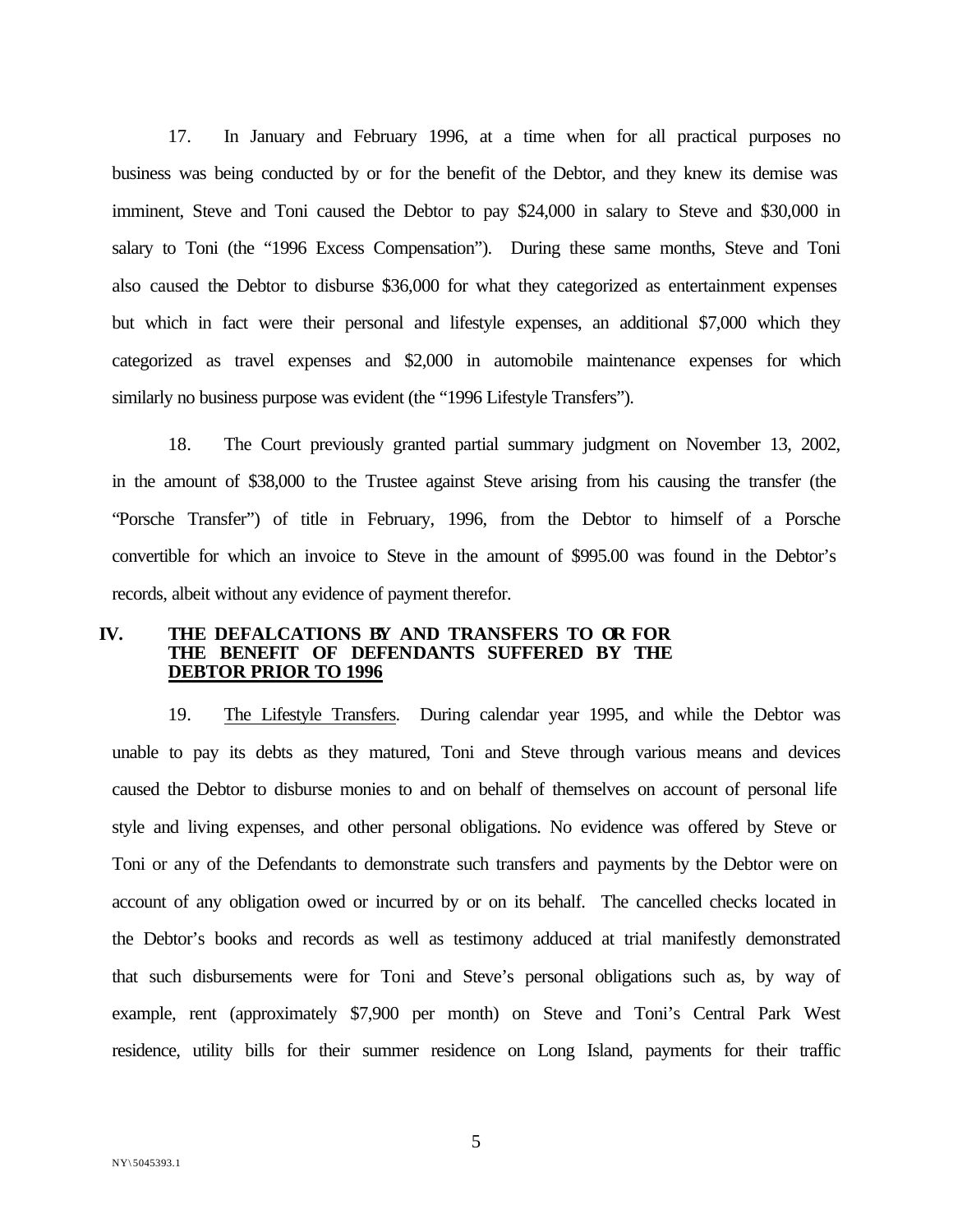tickets on the east end of Long Island, restaurant, liquor, phone bills, their personal credit card charges and the like (collectively, the "Stern Personal Transfers").

20. The Stern Personal Transfers aggregate no less than \$222,402.95 [Tr. Ex. A., Tabs C and D]

21. The Direct Payments by Steve and Toni to Themselves. During calendar year 1995, while the Debtor was unable to pay its debts as they matured, Steve and Toni through various means and devices caused the Debtor to disburse monies to themselves by means of (a) non-payroll hand-written checks drawn to the order of each of them [Tr. Ex. A., Tab E (approximately 21 checks to Toni) aggregating \$119,605.90] [Tr. Ex A., Tab F (checks to Steve each in the amount of \$5,100) aggregating \$25,500]; (b) checks drawn to the order of petty cash deposited or cashed by Toni aggregating \$34,016 [Tr. Ex A., Tab H] and (c) two checks payable to Dean Witter Reynolds aggregating \$308,648.20 credited to Steve and Toni's brokerage account [Tr. Ex. A., Tab G]. (collectively, the "Stern Direct Payments").

22. The Stern Direct Payments aggregate no less than \$487,770.10. No evidence was offered by Steve, Toni or any other Defendant to demonstrate that any of the Stern Direct payments by the Debtor were on account of any obligations owed or incurred by or on its behalf.

23. Transfers Effectuated by Steve and Toni to or for the Benefit of Family Members. During calendar year 1995 and thereafter, while the Debtor was unable to pay its debts as they matured, Toni and Steve caused the Debtor to make certain payments directly to or for the benefit of members of their families, including the following: (a) checks payable to Nikki aggregating \$12,285 [Tr. Ex. A., Tab K]; (b) checks payable to Brian aggregating \$2,110 [Tr. Ex A., Tab M]; (c) checks written to Bettina Equities, the landlord of Nikki's apartment, aggregating \$10,747.10 [Tr. Ex., A., Tab J]; (d) cash and petty cash checks cashed or deposited into Brian's account aggregating \$15,950 [Tr. Ex. A., Tab M]; (e) cash and petty cash checks cashed or deposited by Nikki aggregating \$3,677 [Tr. Ex A., Tab L].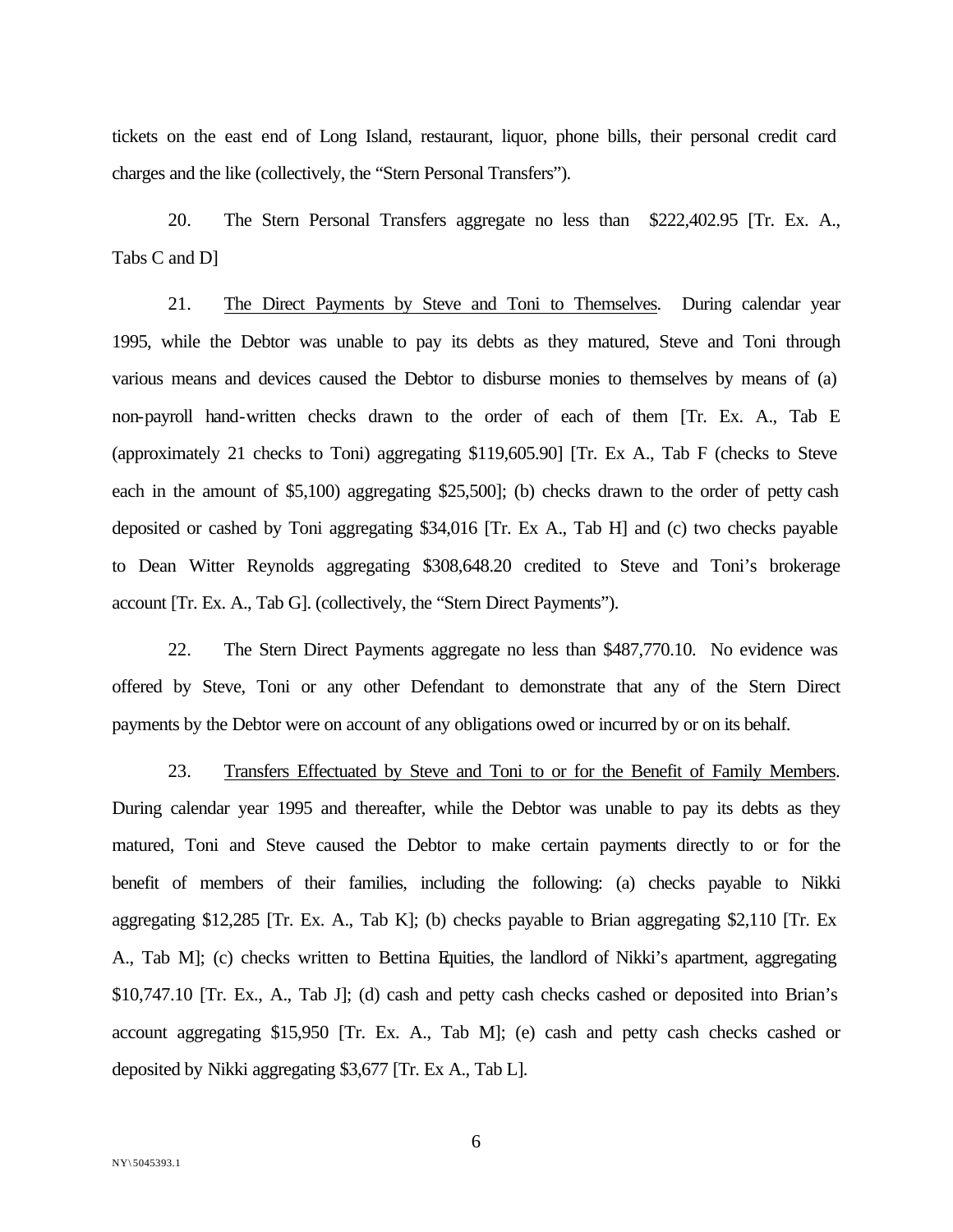24. Such transfers to or for Nikki's benefit total \$26,709.10 (the "Nikki Stern Payments") and those to or for Brian's benefit total \$18,060 (the "Brian Stern Payments"). No evidence was offered by any Defendants to demonstrate that any of the Nikki Stern Payments or the Brian Stern Payments by the Debtor were on account of any obligations owed or incurred by or on its behalf.

25. During calendar year 1995, Toni and Steve caused the Debtor to issue (i) two hand-written checks to the Steve B. Stern Family Trust in aggregate amount of \$6,950. [Tr. Ext. A., Tab O] and (ii) hand-written checks to the T.G. Stern Family Trust in the amount of \$2,360 and to the Toni Garment Stern Family Trust in the amount of \$2,225 aggregating \$4,585 [Tr. Ex A., Tab P]. (collectively, the "Family Trust Transfers" aggregating \$11,225.00). The Debtor had no obligations to these family trusts.

## **V. THE PAYMENTS TO ALLEGED CONTRACTORS**

26. During calendar year 1995, Steve and Toni effectuated payments by the Debtor to contractors, some possibly real and some apparently fictitious, in various ways as a means and device and part of their scheme to defraud its creditors and convert monies of the Debtor.

27. The Trustee introduced documentary evidence and testimony more than sufficient to find the facts hereinafter enumerated while Steve and Toni neither provided nor offered any evidence to the contrary: (a) The Debtor used several contractors to cut and sew garments, at least certain of which contractors were caused by Steve and Toni to be overpaid through various devices by amounts in multiples of then prevailing rates for such services (the "Contractor Overpayments"); (b) the bulk of Contractor Overpayments which at trial were demonstrated to aggregate no less than \$1,282,616 were in turn paid over to Steve and Toni by those contractors, a few of which actually may have existed and participated in Steve and Toni's scheme and others of which were entities owned and/or created by Steve and Toni for such purpose; (c) each of the Debtor's checks used by Steve and Toni to transfer monies as part of the Contractor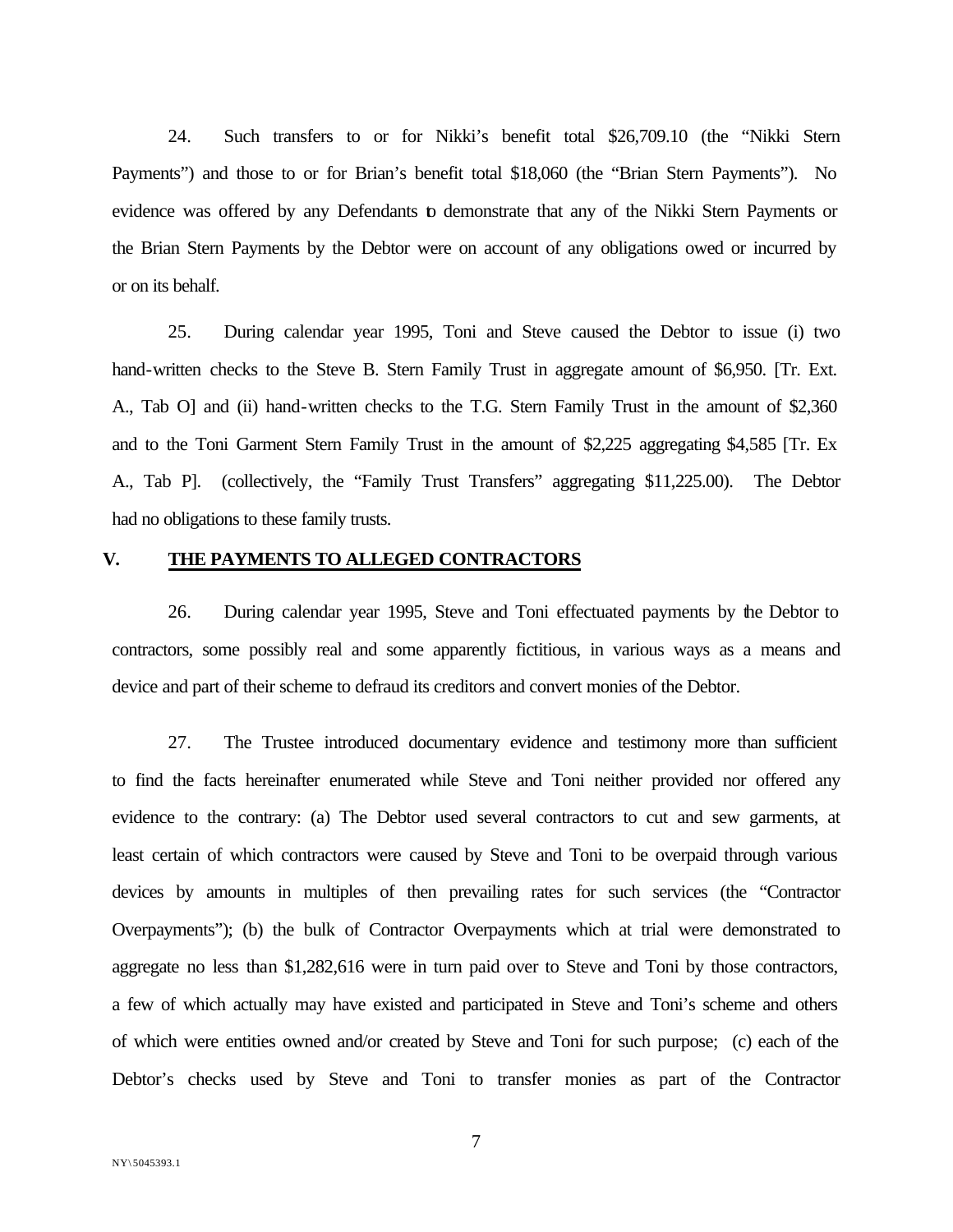Overpayments scheme was manually written as distinguished from the Debtor's standard practice which was to use computer-printed checks generated through the Debtor's accounting systems to pay its legitimate ordinary course expenses; (d) most, if not all, of the contractors involved in receiving Contractor Overpayments, to the extent they ever existed, were dissolved, defunct or not locatable shortly after the commencement of the Debtor's bankruptcy case; (e) certain of these "contractors" which received Contractor Overpayments were names which were apparent iterations of Toni's name, e.g., TEG II, TEG III and TGC, for which most invoices were missing; (f) the Debtor's records also demonstrated that invoices received by the Debtor from these contractors were paid in full despite the lack of verification of the number of garments or piece goods actually received, and such constituted another method by which Steve and Toni effectuated the Contractor Overpayments as part of their scheme to loot the Debtor's assets; (g) Steve and Toni also caused on numerous occasions several manually written checks bearing consecutive numbers to be issued simultaneously on the same dates to the participating contractors with each check, often with the exception of one in each group, being in even amounts, e.g., generally in round hundreds or thousands; (h) numerous of the checks which Toni and Steve caused to be issued as part of their Contractor Overpayment scheme after January 1, 2005, were manually endorsed, rather than stamped "for deposit" by the purported payee, and were cashed at check cashing services; (i) many of the "contractors" used the same check cashing services including, for example, one known as "Pioneer Ventures" which was located in or immediately adjacent to the building in which the Debtor operated; (j) a correlation existed between the activities at these check cashing services and deposits into Toni's and/or Steve's personal accounts – for example, on February 14, 1995, Pioneer Ventures issued its check in the amount of \$100,000 as payment of one it "cashed", and eight days later the Sterns deposited \$100,000 in their personal money market account at Chemical Bank; (k) Steve and Toni's scheme to loot and denude the Debtor of its assets further was advanced by their use of one fabric cutter known as Christina J at the beginning of 1995 rather than the five different cutters it used in accordance with prudent industry practices up to the end of 1994; (l) Steve and Toni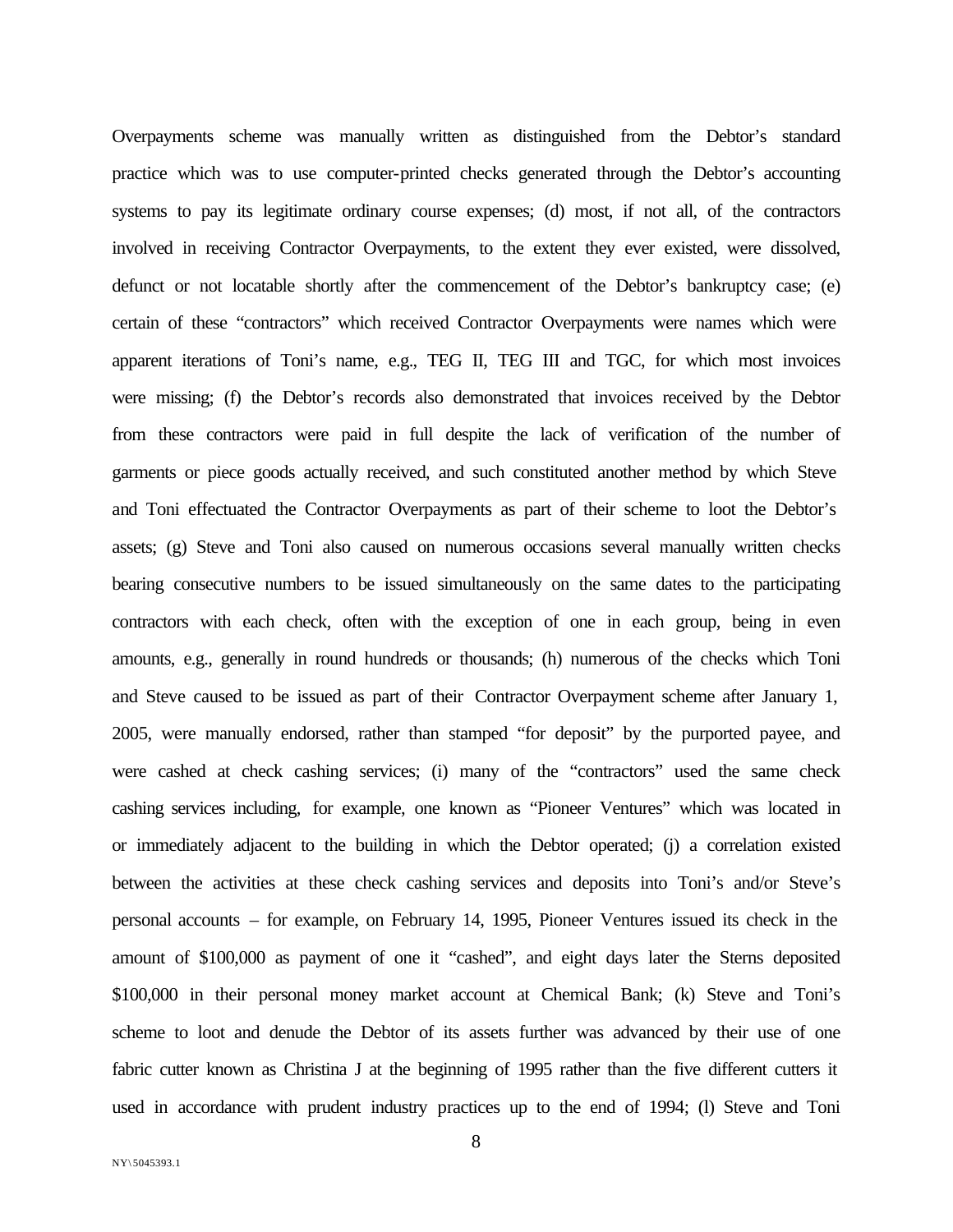caused the Debtor to transfer approximately \$1.2 million from January to November, 1995, to Christina J. The testimony at trial as well as the Debtor's former accountants work papers obtained by the Trustee established that the cutting cost paid to Christina J. was \$2.95 per garment, rather than the then-prevailing industry cost of \$2-3 per dozen (the "Christina J Overpayments"); (m) although the Debtor's books and records included numerous files which contained invoices from its suppliers, the file labeled "Christina J" had apparently been purged and contained no documents at all; (n); the Christina J Overpayments made by Steve and Toni for their own benefit as part of their scheme to defraud the Debtor's creditors and convert its assets aggregated in 1995 no less than \$683,060.

# **VI. STEVE AND TONI'S EXCESSIVE COMPENSATION IN 1995**

28. During calendar year 1995, when the Debtor was unable to pay its debts as they matured, its tax return showed that it paid Steve and Toni each \$557,000 in salary. The Debtor's records also reflected a transfer to Steve of \$411,617 made on December 27, 1995 and paydowns during that year of approximately \$650,000 (the "Sub-debt Paydown") to him of subordinated loans. Such distribution was made more than two months after the Debtor was unable to finance a large contract to supply K-Mart, a contract which Toni purported to have sold and assigned in or around October, 1995 for her personal benefit. The \$411,617 transfer to Steve occurred less than two months before Steve and Toni began meetings with the Debtor's unofficial creditors' committee, and approximately five months prior to the involuntary petition which commenced the Debtor's bankruptcy case.

29. Toni's personal tax return for 1995 reported her salary from the Debtor as \$344,700, while Steve's return for that year reported \$395,441.03 [Tr. Ex A, Tab B].

30. Under all of the circumstances, compensation paid to Steve and Toni is excessive by no less than \$300,000 for Steve, and no less than \$300,000 for Toni (the "Excessive Compensation"). The amounts reported as paid to each by the Debtor given, inter alia, its financial condition and its inability to finance the K-Mart Contract, represent another facet of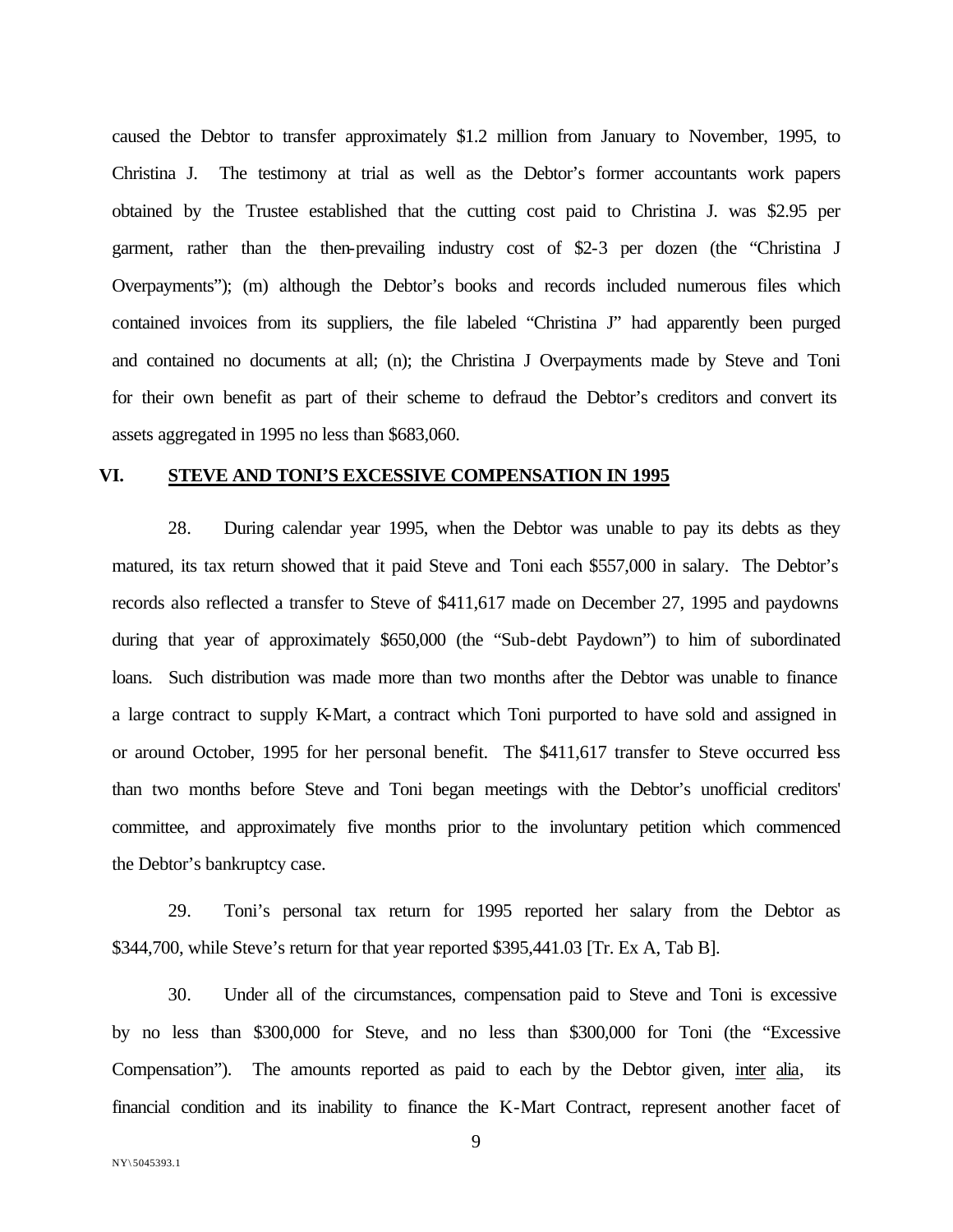their breach of fiduciary obligations to, and their intention, scheme and design to enrich themselves at the expense of the Debtor and its creditors.

31. Steve and Toni acted with actual intent to hinder, delay and defraud the Debtor and its creditors by effectuating the Stern Transfers, as hereinafter defined.

32. Steve and Toni converted funds of the Debtor and defrauded its creditors by effectuating the Stern Transfers and were, by virtue thereof, inter alia, the transferees of fraudulent transfers which they caused the Debtor to suffer.

33. Based on the foregoing findings of fact, the Court makes the following Conclusions of Law:

1. Steve and Toni each neglected and failed properly to manage the business and assets of the Debtor as required pursuant to Section 720 of the New York Business Corporation Law by causing, effectuating and allowing (i) the Porsche Transfer; (ii) the 1996 Inventory Purchase Transfers; (iii) the 1996 Excess Compensation; (iv) the 1996 Lifestyle Transfers; (v) the Stern Personal Transfers; (vi) the Stern Direct Payments (vii) the Brian Stern Payments; (viii) the Nikki Stern Payments; (ix) the Family Trust Transfers; (x) the Contractor Overpayments; (xi) the Christina J Overpayments; (xii) the Sub-debt Paydown and (xiii) the Excessive Compensation (collectively, the "Stern Transfers").

2. Steve and Toni effectuated the Stern Transfers which the Debtor suffered with actual intent to hinder, delay and defraud the Debtor and its creditors. Steve and Toni were variously the initial, immediate or mediate transferees and ultimate recipients of each and all of the Stern Transfers which were made to or for their benefit, without value given and in the absence of good faith and such constitute void fraudulent transfers under 11 U.S.C. § § 548(a)(1)(A), 544(b) and Sections 273-276 of the New York Debtor and Creditor Law for which each of Steve and Toni are jointly and severally liable therefor pursuant to, inter alia, 11 U.S.C. § 550.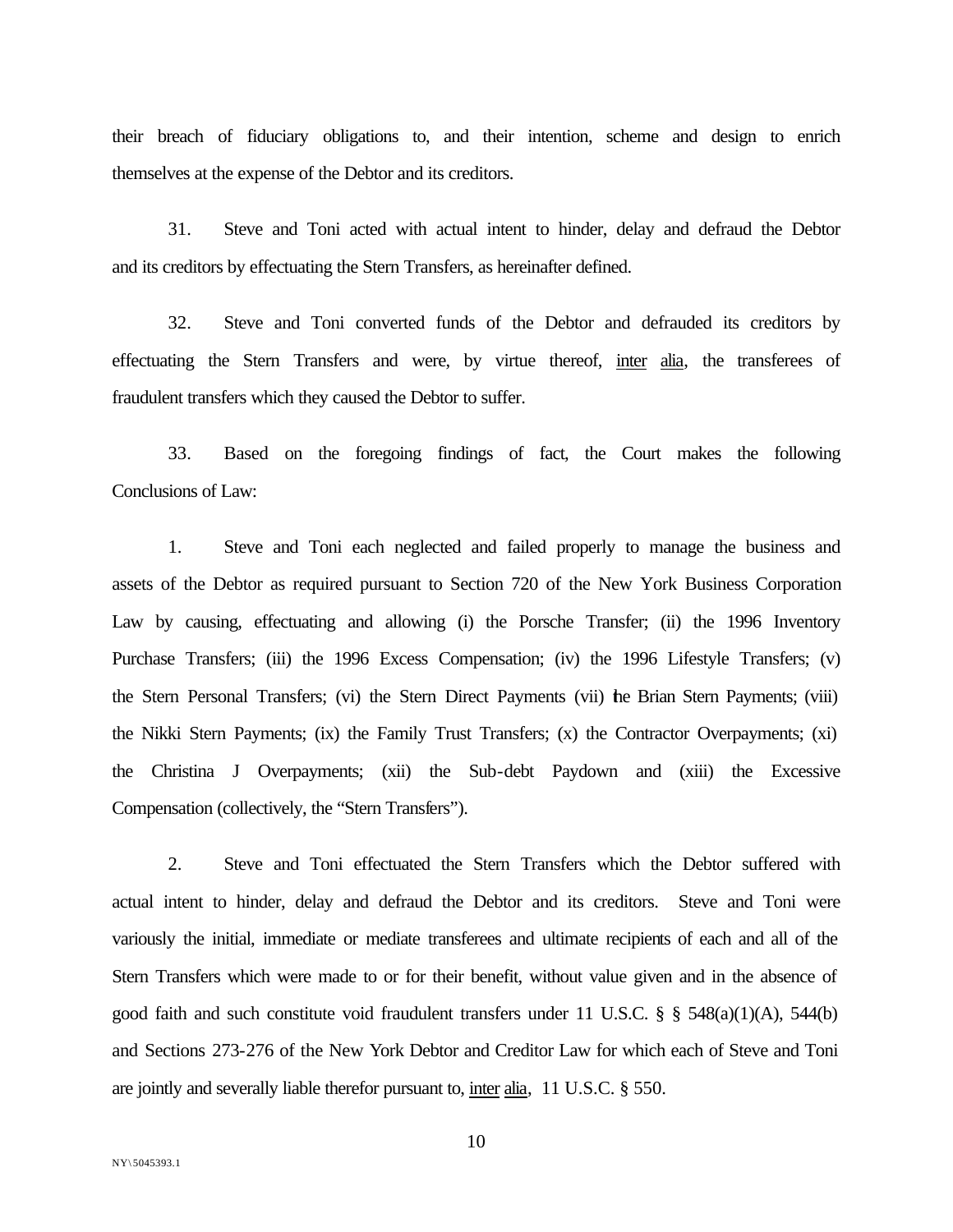3. Steve and Toni effectuated the Stern Transfers which the Debtor suffered when the Debtor was at all times insolvent and did not receive reasonably equivalent value in exchange therefor, and such constitute fraudulent transfers under 11  $\S$   $\S$  U.S.C.  $\S$  548 (a)(1)(B), 544(b) and Sections 273-276 of the New York Debtor and Creditor Law, of which transferees Steve and Toni were variously the initial, immediate or mediate transferees and each is jointly and severally liable therefor pursuant to, inter alia, 11 U.S.C. § 550.

4. Toni and Steve each breached their fiduciary obligations to creditors.

5. The Stern Transfers were effectuated through and constituted the common law fraud perpetuated by Steve and Toni .

6. The Stern Transfers constitute conversion by Steve and Toni; and, accordingly, it is

#### ORDERED, ADJUDGED AND DECREED:

The Trustee shall have judgment against Steve B. Stern and Toni Garment Stern jointly and severally in the amount of \$3,750,000, plus interest thereon at the legal rate from October 5, 1999, for the period through October 5, 2005, in the amount of \$2,025,000 for a total of \$5,725,000, plus interest from the date of judgment until satisfied; and

The following named defendants received fraudulent transfers under 11 U.S.C. §§ 548(a)(1)A and 548(a)(1)(B), 544(b) and Sections 273-276 of the New York Debtor and Creditor Law for which such defendant is liable as transferee under 11 U.S.C. § 550; and